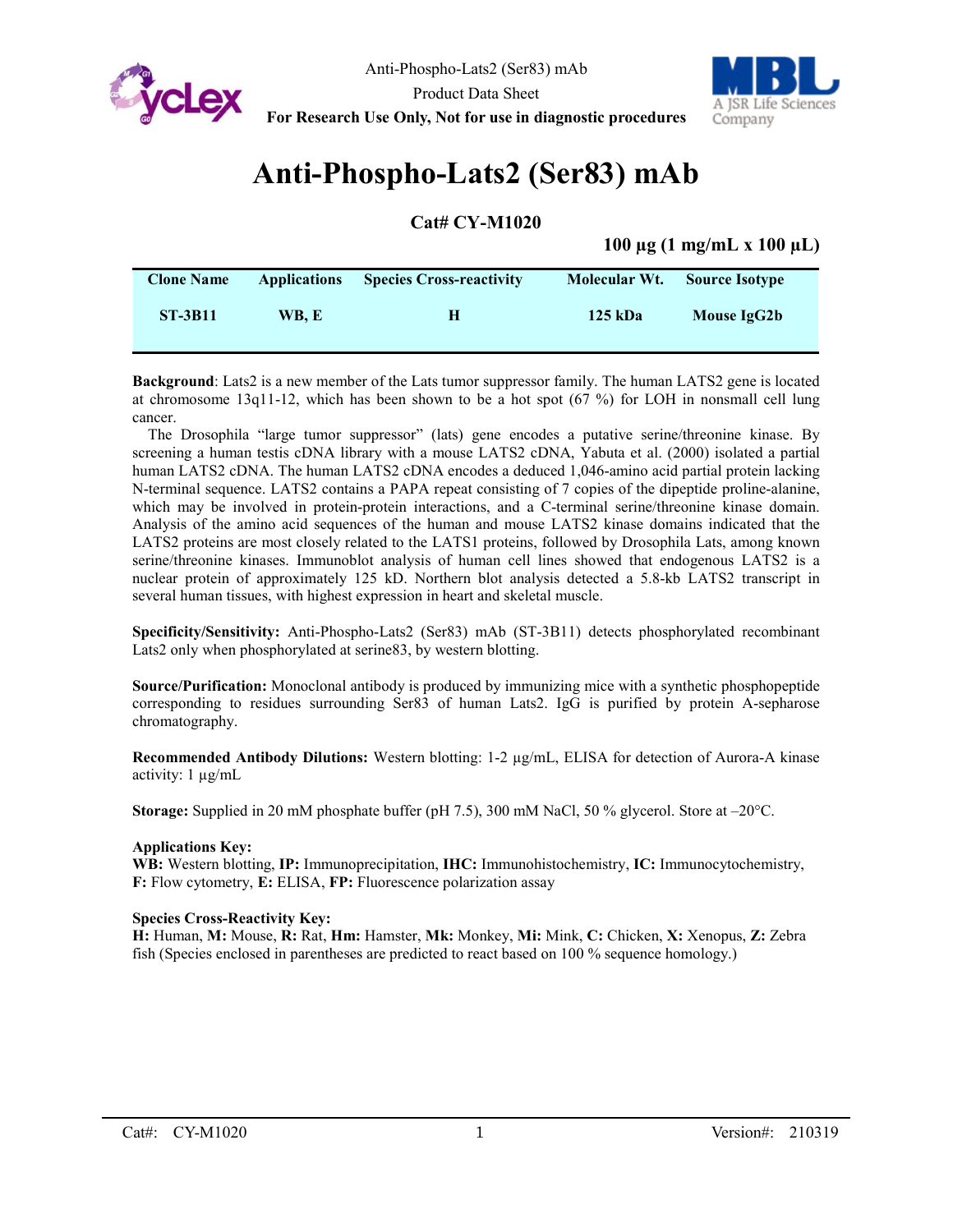



# **For Research Use Only, Not for use in diagnostic procedures**

## **References:**

- 1. Tao, W.; Zhang, S.; Turenchalk, G. S.; Stewart, R. A.; St. John, M. A. R.; Chen, W.; Xu, T. Human homologue of the Drosophila melanogaster lats tumour suppressor modulates CDC2 activity. *Nature Genet*. **21**, 177-181, 1999.
- 2. Li Y, Pei J, Xia H, Ke H, Wang H, Tao W. Lats2, a putative tumor suppressor, inhibits G1/S transition. *Oncogene*. **22**(28):4398-405, 2003
- 3. Ishizaki K, Fujimoto J, Kumimoto H, Nishimoto Y, Shimada Y, Shinoda M, Yamamoto T. Frequent polymorphic changes but rare tumor specific mutations of the LATS2 gene on 13q11-12 in esophageal squamous cell carcinoma. *Int J Oncol*. **21**(5):1053-7, 2002
- 4. Yabuta N, Fujii T, Copeland NG, Gilbert DJ, Jenkins NA, Nishiguchi H, Endo Y, Toji S, Tanaka H, Nishimune Y, Nojima H. Structure, expression, and chromosome mapping of LATS2, a mammalian homologue of the Drosophila tumor suppressor gene lats/warts. *Genomics*. **63**(2):263-70, 2000
- **Fig.1 ELISA for measurement of recombinant Aurora A kinase activity using Anti-Phospho-Lats2 (Ser83) mAb (ST-3B11)**

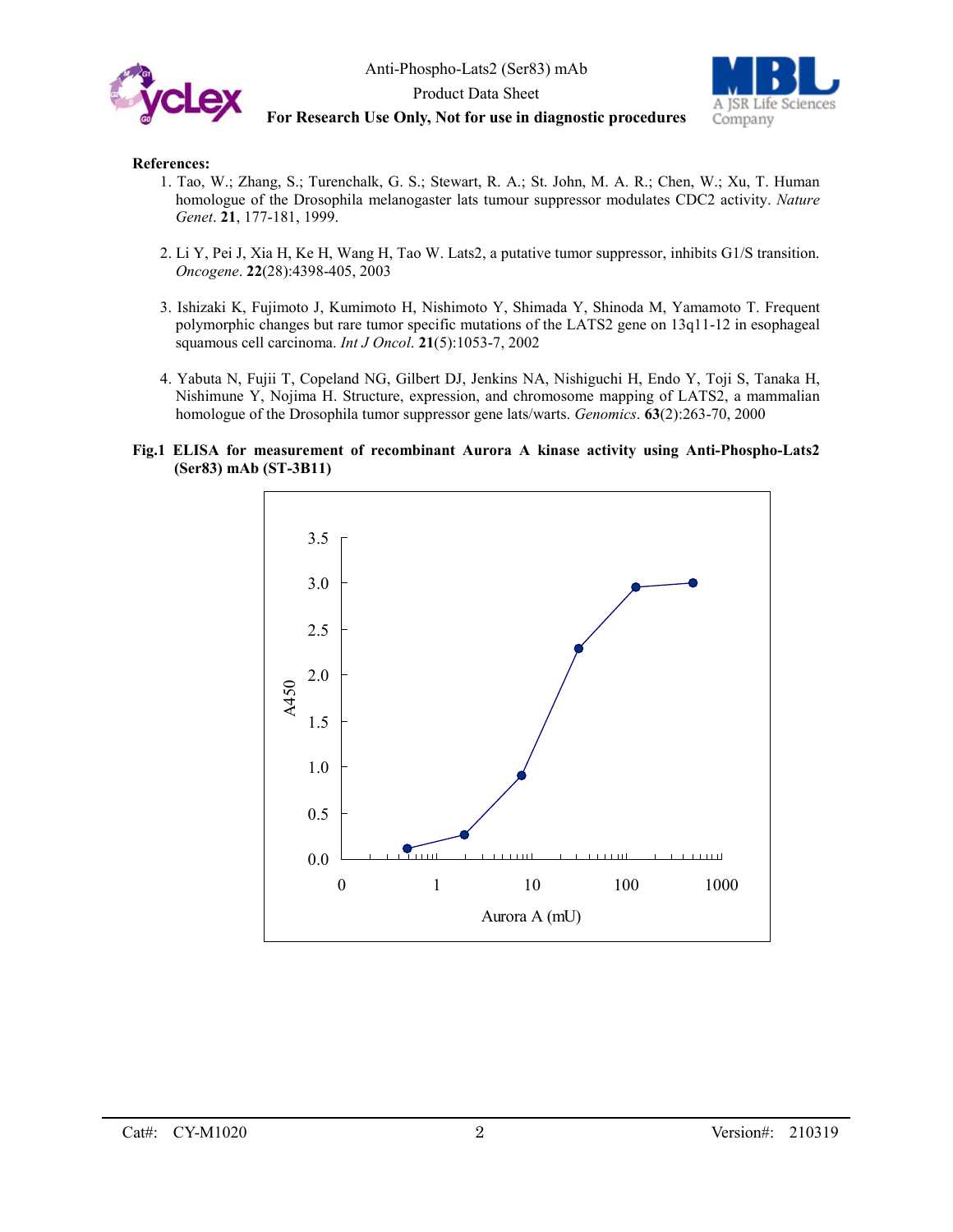



# **Western Immunoblotting Protocol**

#### **Solutions and Reagents**

*Note: Prepare solutions with Milli-Q or equivalently purified water.*

**Transfer Buffer:** 25 mM Tris base, 0.2 M glycine, 20 % methanol (pH 8.5)

**SDS Sample Buffer (1X):** 62.5 mM Tris-HCl (pH 6.8 at 25<sup>o</sup>C), 2 % w/v SDS, 10 % glycerol, 50 mM DTT, 0.01 % w/v bromophenol blue or phenol red

**Blocking Buffer:** 1X TBS, 0.1 % Tween-20 with 5 % w/v nonfat dry milk; for 150 mL, add 15 mL 10X TBS to 135 mL water, mix. Add 7.5 g nonfat dry milk and mix well. While stirring, add 0.15 mL Tween-20 (100 %).

**10X TBS (Tris-buffered saline):** To prepare 1 liter of 10X TBS: 24.2 g Tris base, 80 g NaCl; adjust pH to 7.6 with HCl (use at 1X).

**Primary Antibody Dilution Buffer:** 1X TBS, 0.1 % Tween-20 with 5 % blocking agent; for 20 mL, add 2 mL 10X TBS to 18 mL water, mix. Add 1.0 g BSA and mix well. While stirring, add 20 µL Tween-20 (100 %).

**Chemiluminescent HRP Detection:** secondary anti-rabbit antibody conjugated to horseradish peroxidase (HRP), ECL™ chemiluminescent reagent (Amersham Pharmacia)

**Wash Buffer TBS/T:** 1X TBS, 0.1 % Tween-20

**Blotting Membrane:** This protocol has been optimized for nitrocellulose membranes, which we recommend. PVDF membranes may also be used.

## **Protein Blotting**

A general protocol for sample preparation is described below.

- 1. Treat cells by adding fresh media containing regulator for desired time.
- 2. Aspirate media from cultures; wash cells with 1X PBS; aspirate.
- 3. Lyse cells by adding 1X SDS Sample Buffer (100 µL per well of 6-well plate or 500 µL per plate of 10 cm<sup>2</sup> plate). Immediately scrape the cells off the plate and transfer the extract to a microcentrifuge tube. Keep on ice.
- 4. Sonicate for 10–15 seconds to shear DNA and reduce sample viscosity.
- 5. Heat a 20  $\mu$ L sample to 95–100 $\degree$ C for 5 minutes; cool on ice.
- 6. Microcentrifuge for 5 minutes.
- 7. Load 20 µL onto SDS-PAGE gel (10 cm x 10 cm).
- 8. Electrotransfer to nitrocellulose membrane.

## **Membrane Blocking and Antibody Incubations**

*Note: Volumes are for 10 cm x 10 cm (100 cm2 ) of membrane; for different sized membranes, adjust volumes accordingly.*

- 1. (Optional) After transfer, wash nitrocellulose membrane with 25 mL TBS for 5 minutes at room temperature.
- 2. Incubate membrane in 25 mL of Blocking Buffer for 1 hour at room temperature.
- 3. Wash 3 times for 5 minutes each with 15 mL of TBS/T.
- 4. Incubate membrane and primary antibody (at the appropriate dilution) in 10 mL Primary Antibody Dilution Buffer with gentle agitation overnight at 4°C.
- 5. Wash 3 times for 5 minutes each with 15 mL of TBS/T.
- 6. Incubate membrane with HRP-conjugated secondary antibody (1:3,000 in 10 mL of Blocking Buffer with gentle agitation for 1 hour at room temperature.
- 7. Wash 3 times for 5 minutes each with 15 mL of TBS/T.

# **Detection of Proteins**

1. Incubate membrane with 4 mL ECL<sup>™</sup> with gentle agitation for 1 minute at room temperature.